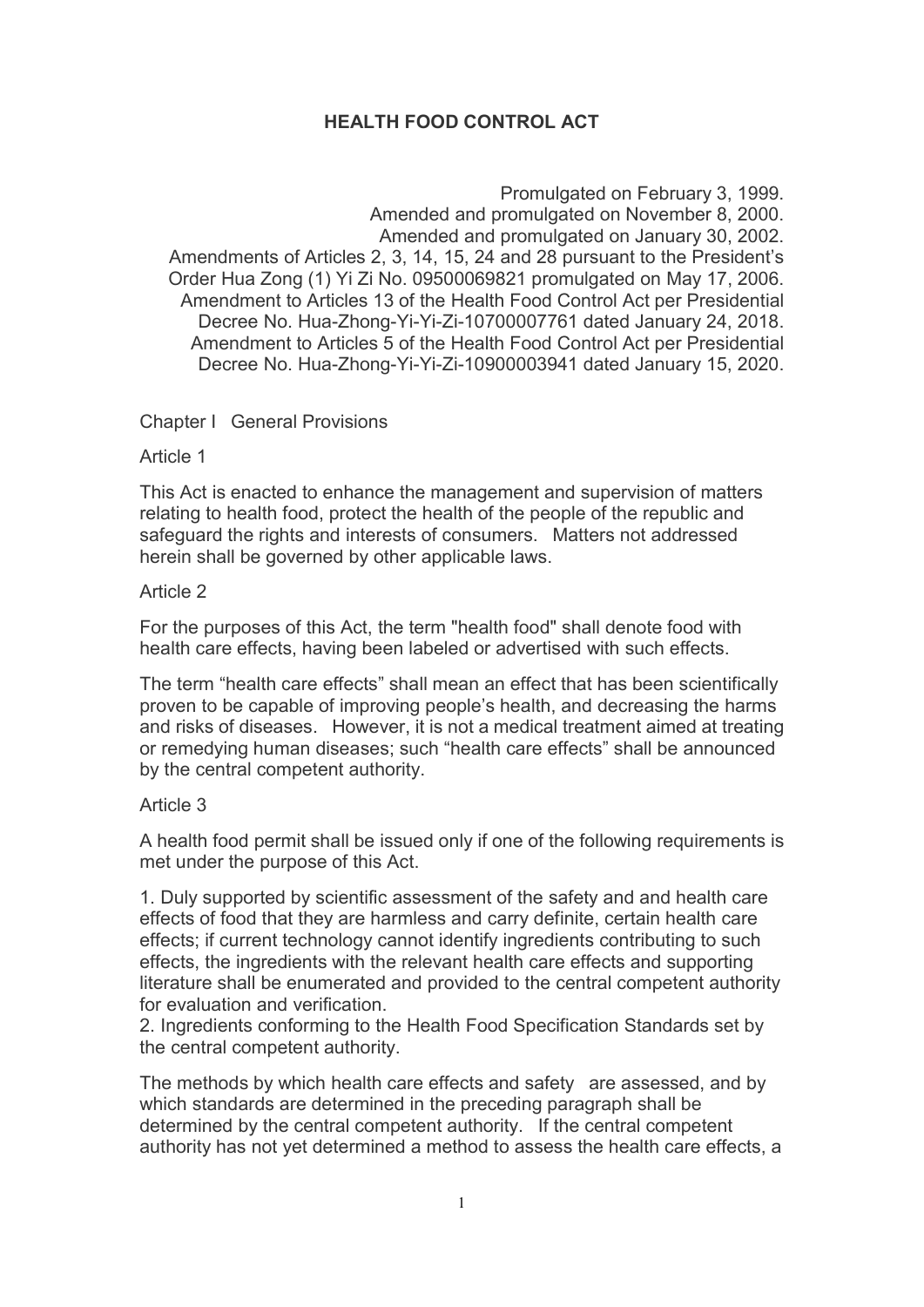method submitted by academics shall be reviewed and approved by the central competent authority.

# Article 4

The health care effects of health food shall be described in any of the following ways:

1. claiming the effect of preventing or alleviating the illness relating to nutrients when deficient in the human body if intake of the health food can make up said nutrients;

2. claiming the impact on human physiological structure and functions by the specified nutrients or specific ingredients contained in a health food or the food itself after the health food has been taken;

3. furnishing the scientific evidence to support the claim that the health food can maintain or affect human physiological structure and functions; and/or

4. describing the general advantages of taking the health food.

# Article 5

For the purposes of this Act, the term "competent authority" shall mean the Ministry of Health and Welfare at the central level, the municipal governments at the municipality, and the county/city governments at the county/city level.

Chapter II Health Food Permit

## Article 6

No food shall be labeled or advertised as health food unless it is registered as such in accordance with this Act.

This Act shall govern any food that is labeled or advertised as food furnishing specific nutrient or specific health care effects.

## Article 7

No health food shall be manufactured or imported unless and until an application for review and testing registration supported by information on its ingredients, specifications, functions and effects, a summary of the manufacturing process, specifications and methods of analysis, other relevant data and documentation, as well as label and sample are submitted along with permit fee, review and testing fees to, and a product registration permit is issued by, the central competent authority or the organization commissioned thereby.

The permit fee referred to in the preceding paragraph means the fee for the issuance, replacement, or supplementary issuance of the health food permit against the application for review and testing registration. The review and testing fees mean the fees for the review and testing. The relevant fee amount shall be prescribed by the competent authority.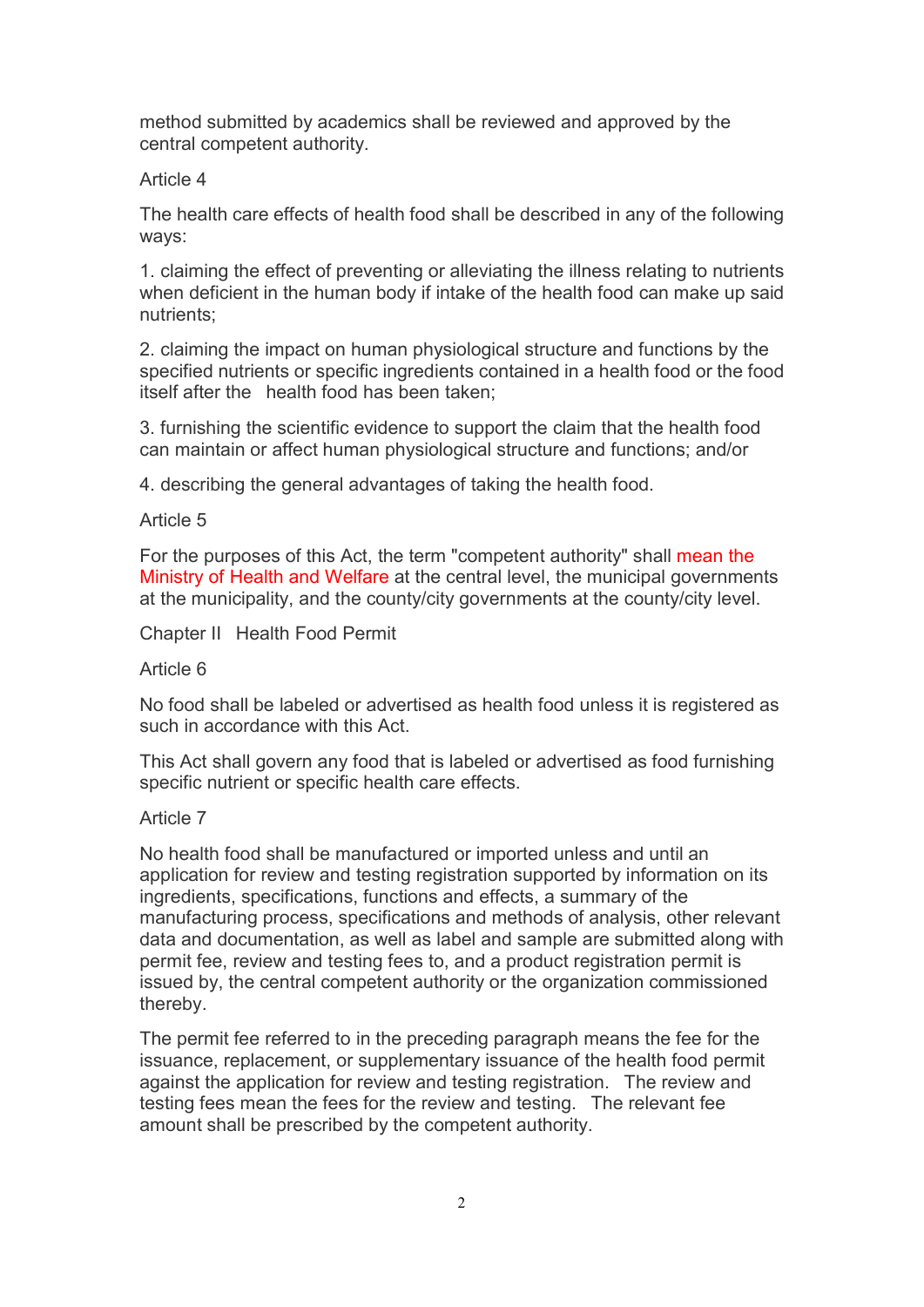An application for change of the registered items of the health food after permit is issused must be filed with the relevant review fee to the central competent authority.

The central competent authority may, where necessary, commission relevant organization (institution), school or group to deal with the review and testing referred to in the first paragraph. The relevant regulations shall be prescribed by the central competent authority.

Regulations of the application for permit referred to in the first paragraph shall be prescribed by the central competent authority.

## Article 8

A health food manufacture or import permit is valid for five years. Application for renewal shall be filed within three months prior to the expiration of the term with the central competent authority if continued manufacture or importation after the expiration is desired. The term of each renewal shall not exceed five years. Such permit shall automatically become null and void if the above application for renewal is not filed within the prescribed period or renewal is not granted.

If the above permit is stained, damaged or lost, an application shall be filed, with reasons stated, with the original issuing authority for a replacement or new permit, and the original permit shall at the same time be surrendered for cancellation or canceled by the issuing authority by public notice.

#### Article 9

The central competent authority may re-evaluate approved health food during the validity of the health food permit for any of the following reasons:

1. where scientific research raises doubts about the effects of the product;

2. where the ingredients, formula, or method of production of the product is subject to doubt ; or

3. where the re-evaluation is considered necessary by the competent food sanitation authority.

Where the health food does not pass re-evaluation, the central competent authority shall request the company concerned to make improvement within a prescribed period, and may revoke the permit if the improvement is not made within such period.

Chapter III Management of Safety and Sanitation of Health Food

#### Article 10

Health food shall be manufactured in accordance with good manufacturing practices.

Imported health food shall conform to the good manufacturing practices of the country of origin.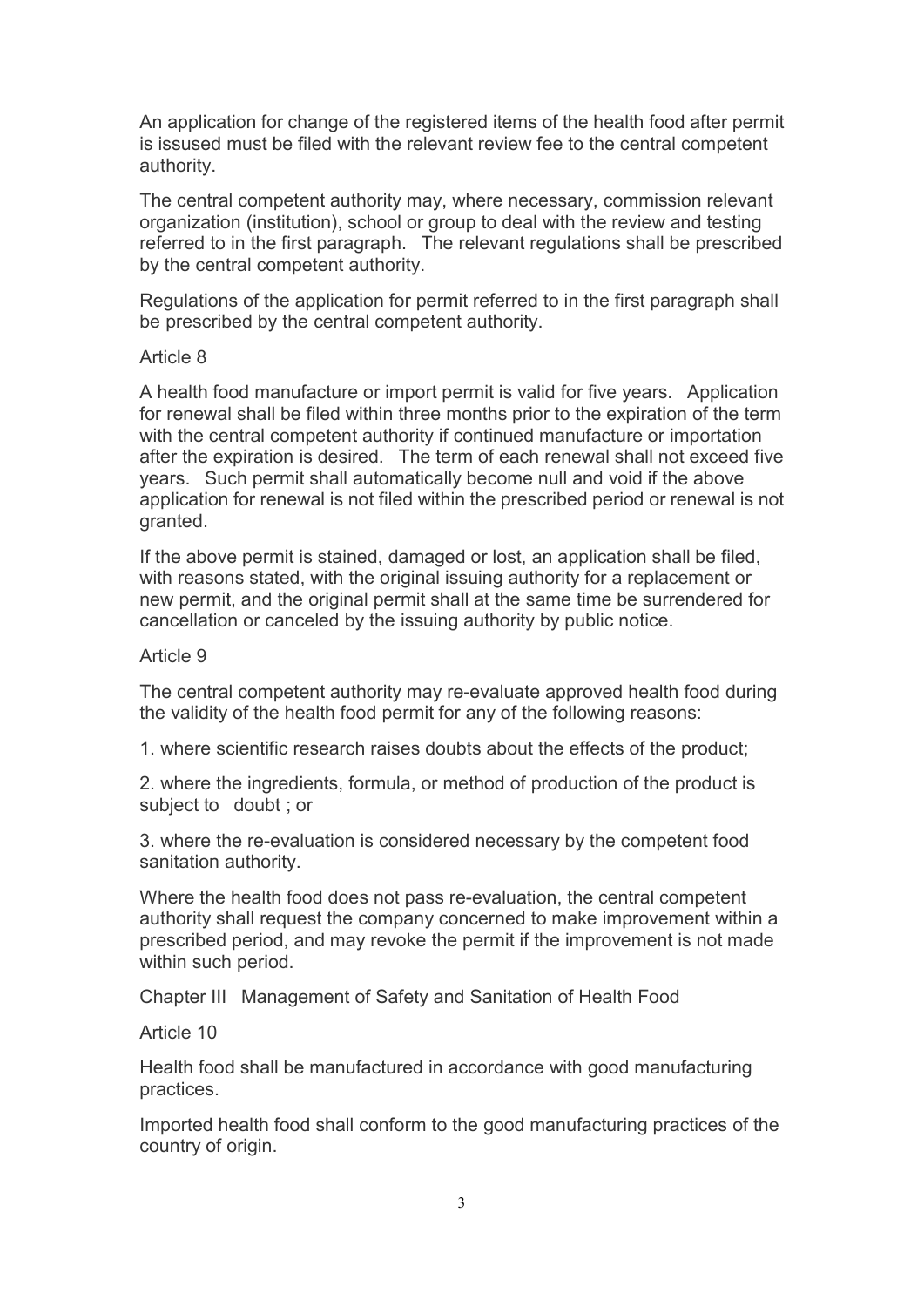Standards for the good manufacturing practices mentioned in the first paragraph shall be prescribed by the central competent authority.

Article 11

Health food as well as its containers and packaging shall conform the sanitation standards which are prescribed by the central competent authority.

Article 12

No health food or raw materials thereof shall be manufactured, prepared, processed, sold, stored, imported, exported, offered as gift, or publicly displayed if the health food or raw materials thereof:

1. deteriorate or become rotten;

2. are contaminated by pathogens;

3. contain any residual pesticide exceeding the permissible tolerance set by the central competent authority;

4. are contaminated by nuclear fallout or radioactivity exceeding the permissible tolerance set by the central competent authority;

5. are adulterated or counterfeited;

6. exceed the shelf life; or

7. contain other substances or foreign matters detrimental to human health.

Chapter IV Labeling and Advertisement of Health Food

Article 13

The following material facts shall be conspicuously displayed on the containers, packaging or written instruction of health food in Chinese and in commonly used symbols:

1. product name;

2. name of the ingredients; those that contain two or more ingredients shall indicate the respective ingredients in descending order of proportion;

3. net weight, volume or quantity;

4. name of food additives; in the case of a mixture of two or more food additives which are named according to its function shall indicate the name of each additive separately;

5. expiry date, method and conditions of preservation;

6. name and address of the responsible business operator; the name and address of the importer shall be specified if the health food is imported;

7. the approved health care effects;

8. reference number of the permit, the legend of "health food" and standard logo;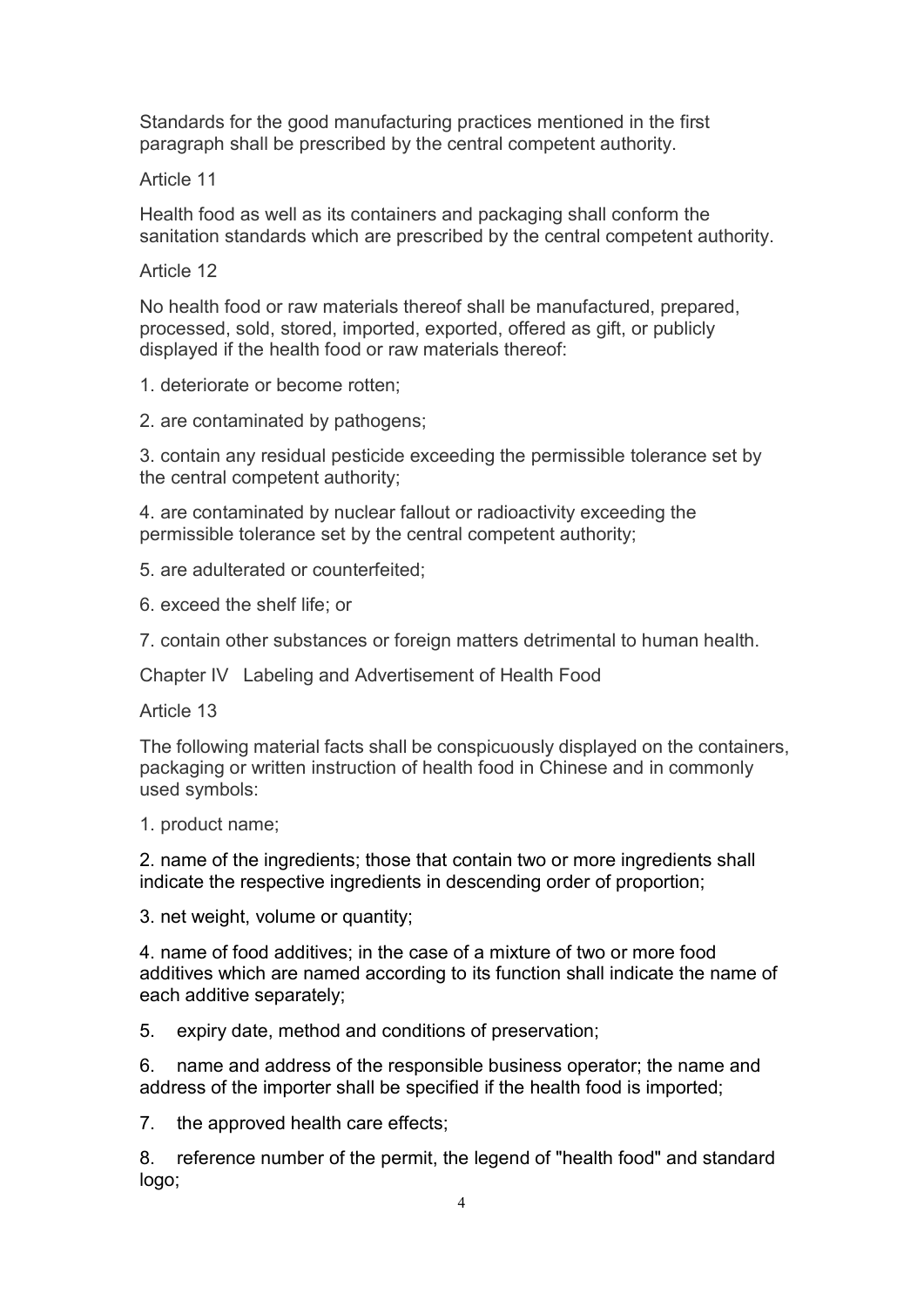9. amount of intake and important message for consumption of the health food, possible side effect and other necessary warnings;

10. nutrient and its content; and

11. other material facts designated by the central competent authority.

The format and contents of the labeling described in subparagraph 10 above shall be prescribed by the central competent authority.

Article 14

No health food labeling or advertisement shall misrepresent or exaggerate, and the health claims shall not extend beyond the approved scope and shall be limited to the content registered at the central competent authority.

No labeling or advertisement of health food shall claim or refer to medical efficacy.

Article 15

No mass communication business shall publish or broadcast advertisements for health food in respect of which no permit is obtained in accordance with Article 7 hereof.

A mass communication business retained to publish or broadcast a health food advertisement shall keep the name, ID number or reference number of business registration, residence (place of business or operations), and telephone number of the person (or legal person or name of organization) who retains the advertising services for six months from the date the advertisement is published or broadcasted and shall neither evade, impede or refuse to provide the above information for inspection upon being so requested by the competent authority.

Chapter V Inspection of and Enforcement on Health Food

Article 16

The competent health authority shall assign officers to inspect the premises, facilities and relevant business of health food manufacturers and vendors, and to conduct a random testing of their health food, which shall not be refused by such manufacturers or vendors without good cause shown; provided the health food subject to random testing shall be of such quantity sufficient for the testing.

The competent health authority at each level may order a business suspected of violating Articles 6 to 14 to suspend its manufacture, preparing, processing, sale or display, and seal up the product concerned for a prescribed period to be temporarily held in custody by such business against a certificate of custody.

## Article 17

The central competent authority shall from time to time by public notice ban the manufacture and importation of any approved health food which is found to be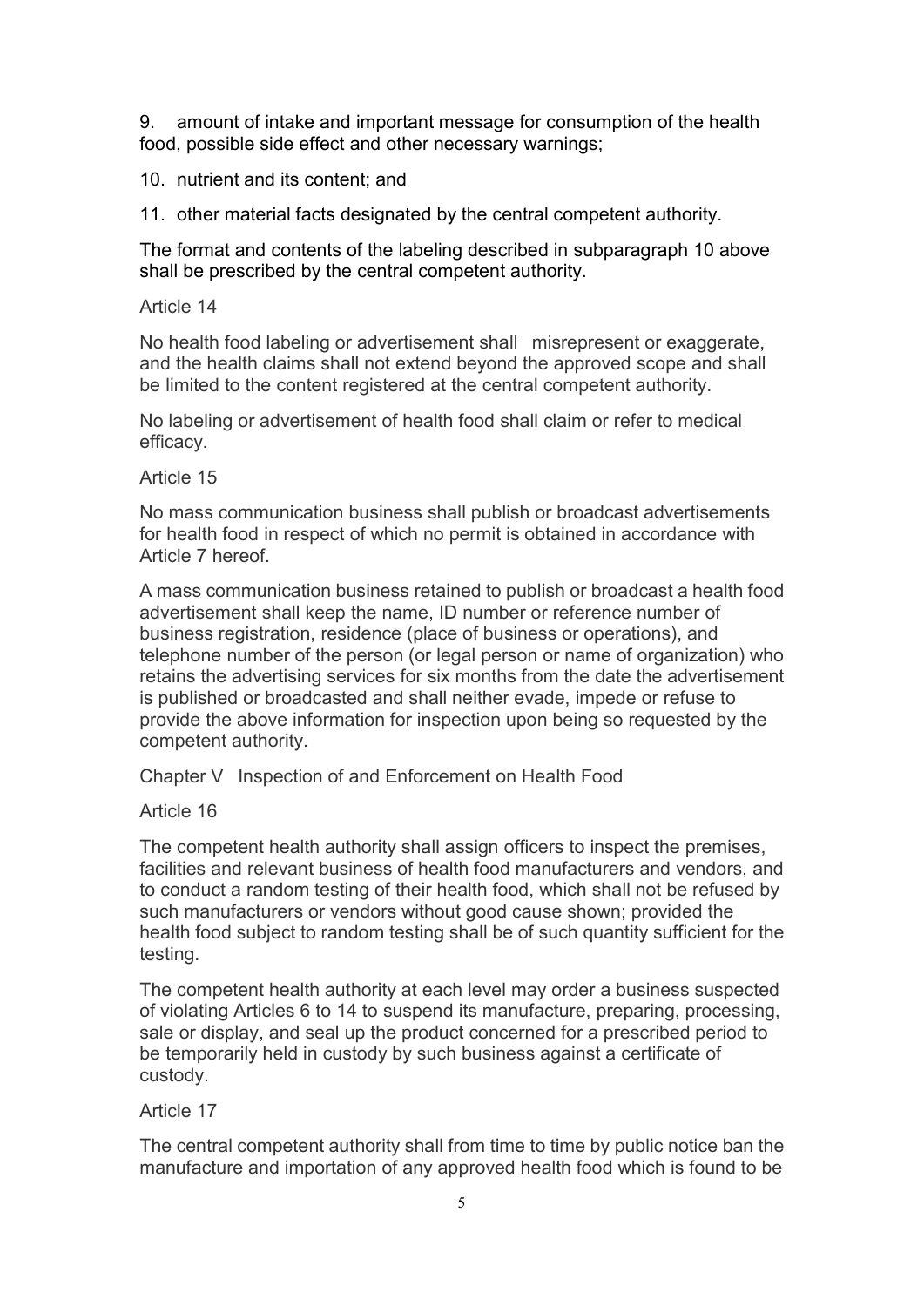materially harmful to human health, and also revoke the permit in respect of such food. If such health food has been manufactured or imported, the exportation, offering for sale, transport, consignment storage, introduction, transfer or display with the intent of offering for sale of such food shall be banned for a prescribed period; where necessary, the above health food shall be confiscated and destroyed.

## Article 18

A health food manufacturer or importer shall forthwith notify its downstream businesses upon the occurrence of any of the following events and recall all products from the market within a prescribed period and dispose of such products along with any inventory according to this Act:

1. where a food is labeled or advertised as health food without official approval;

2. where manufacture or importation of the health food with a permit is banned by public notice;

3. where no application for renewal of the existing permit is filed or such application is rejected;

- 4. where Article 10 is violated;
- 5. where Article 11 is violated;
- 6. where any of the events under Article 12 arises;
- 7. where any of the events under Article 13 arises;
- 8. where Article 14 is violated; or

9. where health food shall be recalled from the market per the public notice of the central competent health authority.

The downstream businesses shall lend their support and assistance to any manufacturer and importer recalling the health food pursuant to the preceding paragraph.

#### Article 19

The local competent authority shall have the authority to take any of the following official actions against health food based on the results of random inspection or testing:

1. where a food that is labeled or advertised as health food without official approval or any of the events under Article 12 arises with any health food, the particular food shall be confiscated and destroyed;

2. health food not meeting the standards prescribed in Articles 10 and 11 shall be confiscated and destroyed. If after disinfection or the enforcement of appropriate safety measures such health food is usable or can be used after reconditioning, request shall be made for such disinfection, reconditioning or enforcement of safety measures within a prescribed period; if such request is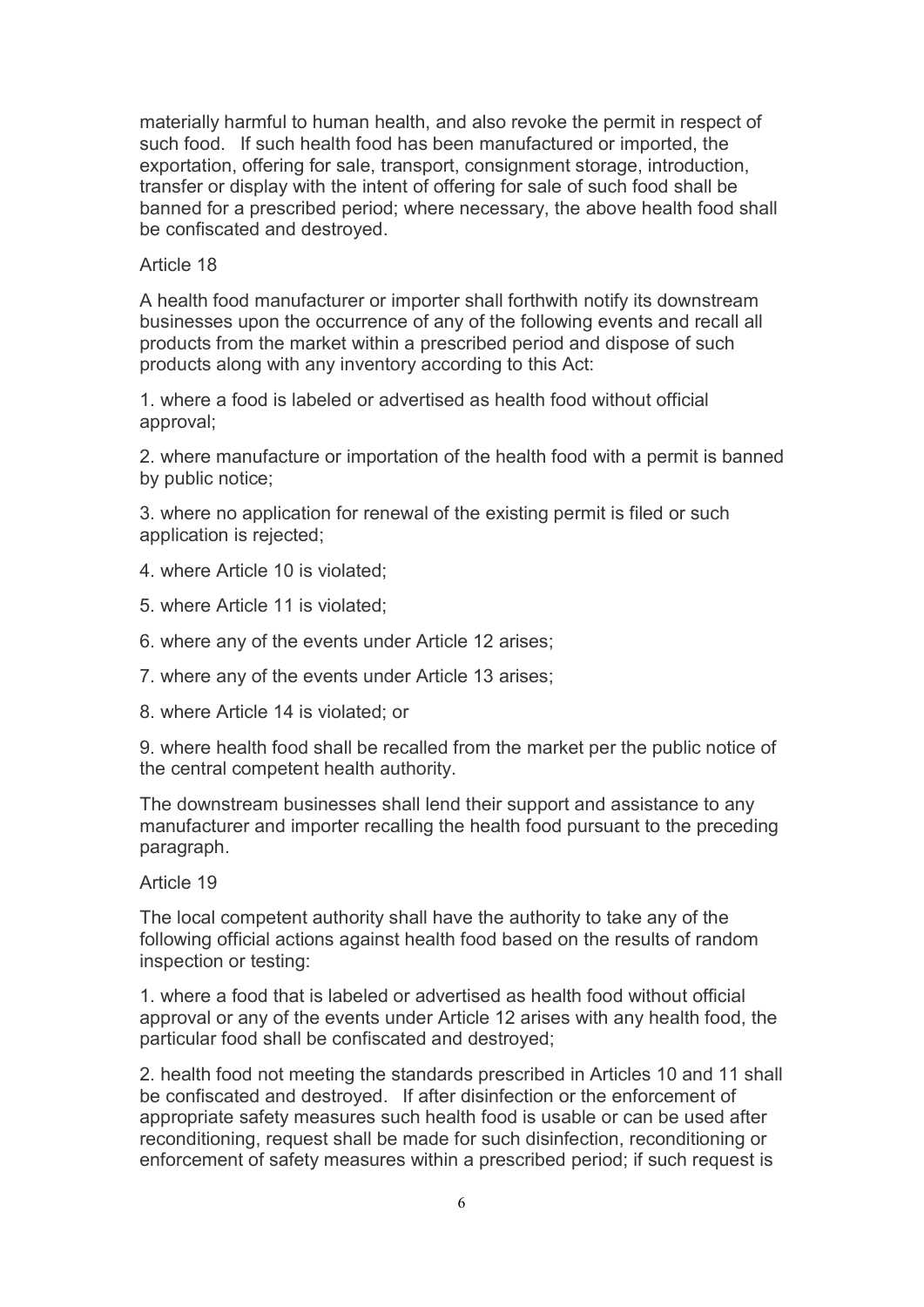not complied with within said period, the health food shall be confiscated and destroyed;

3. health food labeled in violation of Article 13 or 14 hereof shall be recalled for labeling correction within a prescribed period, otherwise such food shall be confiscated and destroyed; or

4. the official action shall be revoked and the sealed health food shall be unsealed if none of the situations under any of the above three subparagraphs arises but the manufacture, preparing, processing, sale and display of the food is suspended and the food sealed up and held in custody per an order under the second paragraph of Article 18(sic).

The local competent authority shall publicize the company name and address of the business manufacturing, preparing, processing, selling, importing or exporting the health food under subparagraph 1 or 2 of the first paragraph, the name of its responsible person, the product name and the story of violation.

## Article 20

Anyone informing against or discovering any health food not meeting the requirements set forth in this Act shall be rewarded by the competent authority. The reward regulations shall be prescribed by the competent authority.

Chapter VI Penal Provisions

## Article 21

Whoever is guilty of manufacturing or importing health food without official approval or violating the first paragraph of Article 6 hereof shall be imprisoned for not more than three years and may additionally be fined not more than NT\$1,000,000.

Whoever is guilty of knowingly offering for sale, supplying, transporting, storing, introducing, transferring, labeling, advertising, or displaying with the intent of offering for sale the above food shall be punished pursuant to the preceding paragraph.

#### Article 22

Whoever is guilty of violating Article 12 hereof shall be fined between NT\$60,000 and NT\$300,000.

Whoever is guilty of repeating the above act within one year shall be fined between NT\$90,000 and NT\$900,000; in addition, its business/factory license may be revoked.

Whoever is guilty of committing the act under the first paragraph of this Article to such extent detrimental to human health shall be imprisoned for not more than three years, detained and/or fined not more than NT\$1 million; in addition, its business/factory license may be revoked.

Article 23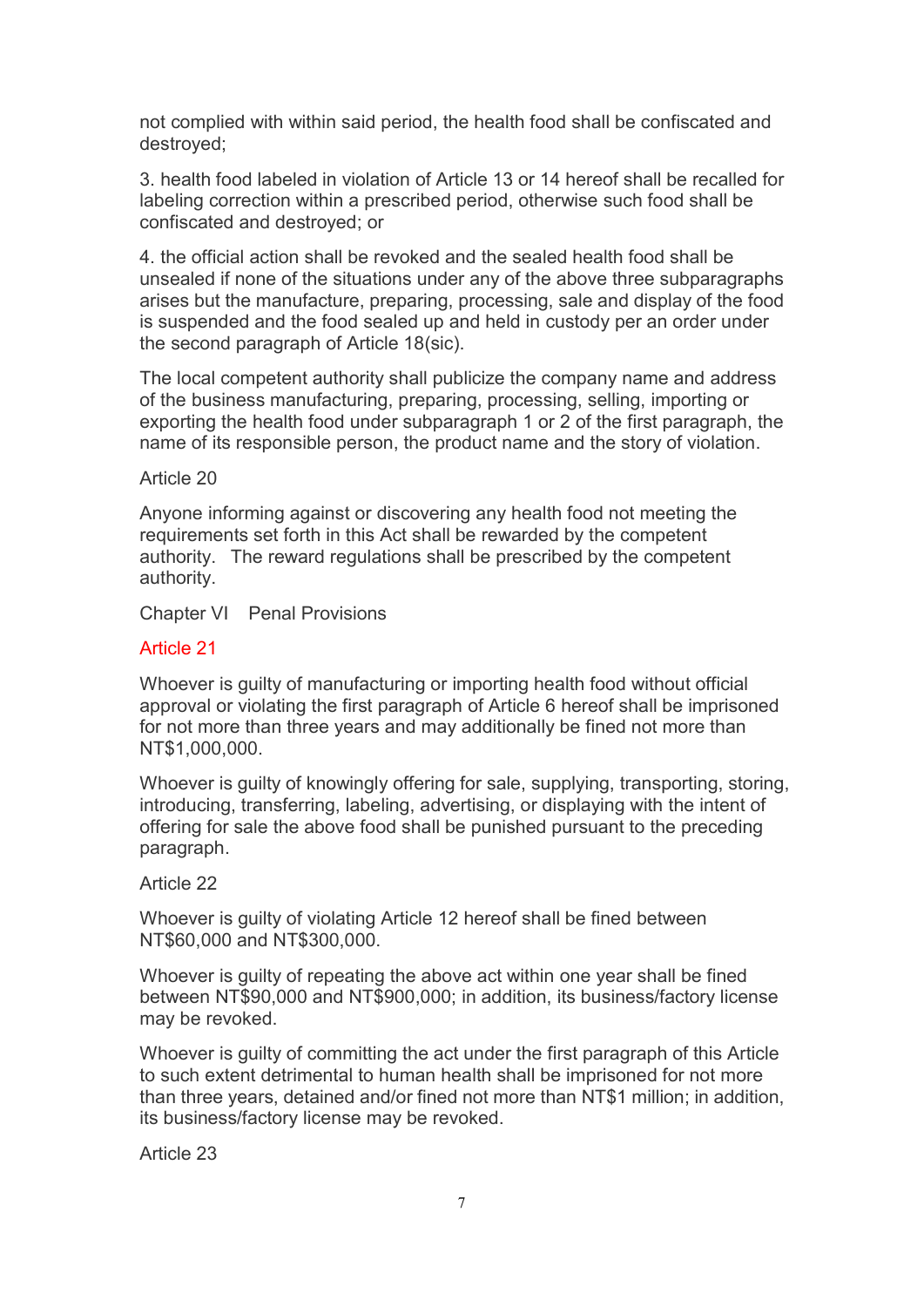Whoever is guilty of committing any of the following acts shall be fined between NT\$30,000 and NT\$150,000:

- 1. violation of Article 10;
- 2. violation of Article 11; or
- 3. violation of Article 13.

Whoever is guilty of repeating the above act within one year shall be fined between NT\$90,000 and NT\$900,000; in addition, its business/factory license may be revoked.

Whoever is guilty of committing the act under the first paragraph of this Article to such extent detrimental to human health shall be imprisoned for not more than three years, detained and/or fined not more than NT\$1 million; in addition, its business/factory license may be revoked.

## Article 24

Violation of Article 14 will Result in the Following Fines and Penalties: 1. A fine of NT\$100,000 to NT\$500,000 shall be imposed when the first paragraph of Article 14 hereof has been violated.

2. A fine of NT\$400,000 to NT\$2,000,000 shall be imposed when second paragraph of Article 14 hereof has been violated.

3. The fines imposed by the preceding paragraphs shall be imposed consecutively according to the number of violations committed until the advertisement or broadcasting has been suspended; in case of a serious violation, the Health Food permit shall be revoked.

4. The business or factory registration certificate shall be revoked if violation is repeated within one year of the penalties imposed by the preceding paragraphs.

A mass communication business guilty of violating the second paragraph of Article 15 thereof shall be fined NT \$60,000 and NT \$300,000 and such fine may be consecutively imposed according to the number of violations committed.

By taking the official actions in accordance with the first paragraph, the competent authority shall by letter inform both the mass communication business and the competent information authority of the municipal/city/county government. The mass communication business shall cease and desist from publishing or broadcasting immediately on the next day of the receipt of the letter.

A mass communication business guilty of violating the first paragraph of Article 15 thereof or violating the Article 14 by continuously broadcasting the advertisement shall be fined NT \$120,000 and NT \$600,000 by the municipal/city/county government and such fine may be consecutively imposed according to the number of violations committed.

Article 25